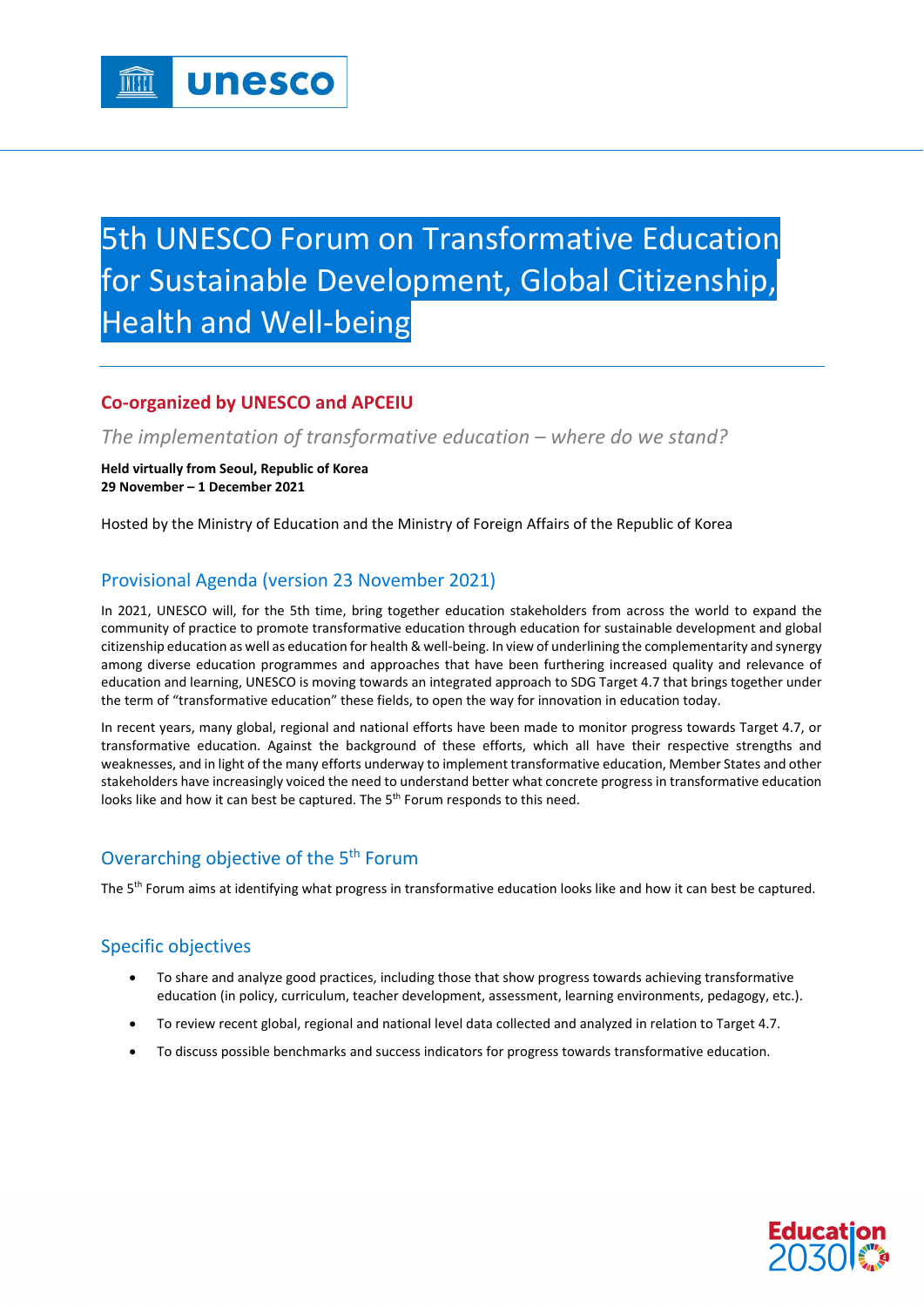| <b>Monday 29 November 2021</b>                                             |                                                                                                                                                                                                                                                                                                                                                                                                                                                                                                                                                                                                                                                                                                                                                                                                                                                                                                                                                                                                                                                                                                                                      |  |
|----------------------------------------------------------------------------|--------------------------------------------------------------------------------------------------------------------------------------------------------------------------------------------------------------------------------------------------------------------------------------------------------------------------------------------------------------------------------------------------------------------------------------------------------------------------------------------------------------------------------------------------------------------------------------------------------------------------------------------------------------------------------------------------------------------------------------------------------------------------------------------------------------------------------------------------------------------------------------------------------------------------------------------------------------------------------------------------------------------------------------------------------------------------------------------------------------------------------------|--|
| 11:00-11:30 (Paris<br>time)<br>19:00-19:30 (Seoul)<br>7:00-7:30 (Santiago) | Opening<br>Opening remarks:<br>Ms Stefania Giannini, Assistant Director-General for Education, UNESCO<br>Ms Eun-Hae Yoo, Deputy Prime Minister and Minister of Education, Republic of<br>$\bullet$<br>Korea<br>Mr Jong-ho Kyun, Director-General, Public Diplomacy and Cultural Affairs Bureau,<br>$\bullet$<br>Ministry of Foreign Affairs, Republic of Korea<br>Mr Hyun Mook Lim, Director, APCEIU<br>Moderators:<br>Mr Alexander Leicht, Chief, Section of Education for Sustainable Development,<br><b>UNESCO</b><br>Ms Jeongmin Eom, Head of Office of Research and Development, APCEIU<br>$\bullet$                                                                                                                                                                                                                                                                                                                                                                                                                                                                                                                            |  |
| 11:30-12:00 (Paris)<br>19:30-20:00 (Seoul)                                 | A moderated conversation on transformative education<br>Through the moderated conversation, the panel will discuss the concept of transformative<br>education in both conceptual and empirical dimensions.<br>Moderator: Mr Eric Falt, Director, UNESCO New Delhi Office<br>Speakers:<br>Ms Leonor Briones, Secretary of Education, Department of Education of The<br>$\bullet$<br>Philippines<br>Mr Amr Abdalla, Professor Emeritus, the University for Peace, Egypt<br>Ms Yande, Chairperson, Transform Education, Zambia<br>$\bullet$                                                                                                                                                                                                                                                                                                                                                                                                                                                                                                                                                                                             |  |
| 12:00-13:30 (Paris)<br>20:00-21:30 (Seoul)                                 | Strand $1 -$ What does progress in transformative education look like $-a$ look<br>at practices at the country level<br><b>Plenary session 1</b><br>In this first plenary, countries will share their vision, practice and progress underpinning<br>their understanding of "transformative education". The impact of current practices related<br>to learners' behavior and the educational system will be discussed, highlighting success<br>indicators.<br>Moderator: Ms Krista Pikkat, Director, UNESCO Almaty Office<br>Speakers:<br>Mr Shadreck Majwabe, Director of the Department of Curriculum Development<br>and Evaluation, Ministry of Basic Education, Botswana<br>Mr Thomas Greiner, Head of Subdivision, Lifelong Learning, Federal Ministry of<br>$\bullet$<br>Education and Research, Germany<br>Ms Taka Horio, Assistant Secretary-General, the Japanese National Commission<br>$\bullet$<br>for UNESCO & ASP National Coordinator, Ministry of Education, Culture, Sports,<br>Science and Technology, Japan<br>Ms Niveen Jouhar, Member of Directorate of Curricula, Ministry of Education,<br>$\bullet$<br>Jordan |  |

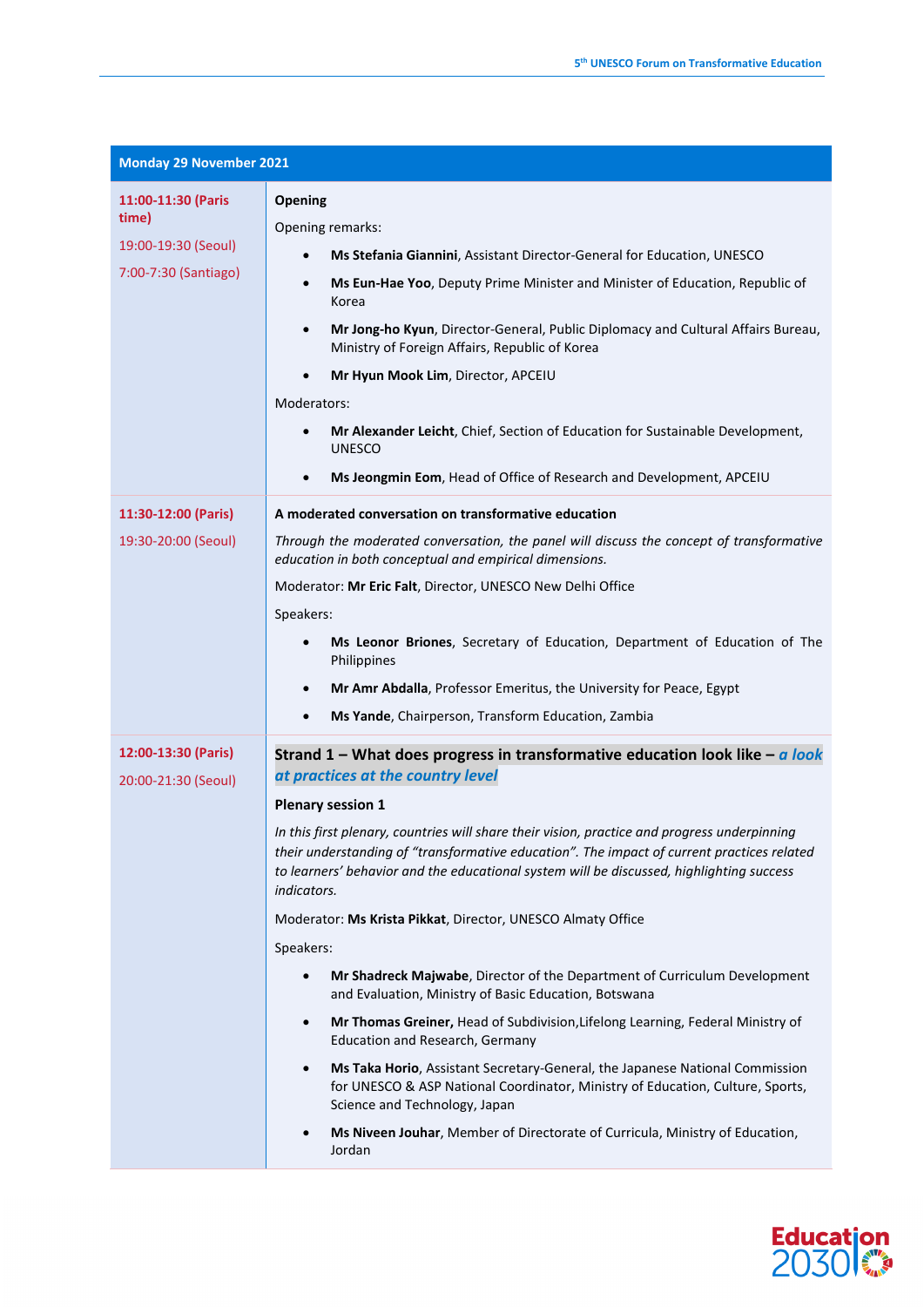| 13:30-13:50 (Paris)             | Break                                                                                                                                                                                                             |  |  |  |  |
|---------------------------------|-------------------------------------------------------------------------------------------------------------------------------------------------------------------------------------------------------------------|--|--|--|--|
| 21:30-21:50 (Seoul)             |                                                                                                                                                                                                                   |  |  |  |  |
|                                 |                                                                                                                                                                                                                   |  |  |  |  |
| 13:50-15:00 (Paris)             | <b>Concurrent sessions 1</b>                                                                                                                                                                                      |  |  |  |  |
| 21:50-23:00 (Seoul)             | Following the plenary session, the concurrent sessions will discuss the different components<br>that need to be transformed in the education system, and how to bring about these changes<br>and further advance. |  |  |  |  |
|                                 | Session 1.1 - Policy                                                                                                                                                                                              |  |  |  |  |
|                                 | Moderator: Ms Akpezi Ogbuigwe, Founder, Anpez Centre for Environment and<br>Development, Nigeria                                                                                                                  |  |  |  |  |
|                                 | Speakers:                                                                                                                                                                                                         |  |  |  |  |
|                                 | Mr Arjen Wals, UNESCO Chair, Social Learning and Sustainable Development,<br>$\bullet$<br>University of Wageningen, Netherlands                                                                                   |  |  |  |  |
|                                 | Ms Anna-Karin Johansson, Swedish National Commission for UNESCO, Ministry of<br>$\bullet$<br>Education, Sweden                                                                                                    |  |  |  |  |
|                                 | Mr Felipe de Souza Costa, São Paulo Municipal Secretariat of Education, Brazil<br>$\bullet$                                                                                                                       |  |  |  |  |
|                                 | Mr El Hadji Gueye, Founder, Banlieu UP, Senegal<br>$\bullet$                                                                                                                                                      |  |  |  |  |
|                                 |                                                                                                                                                                                                                   |  |  |  |  |
|                                 | Session 1.2 - Curricula, pedagogy and assessment                                                                                                                                                                  |  |  |  |  |
|                                 | Moderator: Mr Yao Ydo, Director, UNESCO International Bureau of Education (IBE)                                                                                                                                   |  |  |  |  |
|                                 | Speakers:                                                                                                                                                                                                         |  |  |  |  |
|                                 | Dr Esther Care, Professor, University of Melbourne, Australia<br>$\bullet$                                                                                                                                        |  |  |  |  |
|                                 | Ms Lynndina Essack, Senior Education Officer, Department of Education Services,<br>$\bullet$<br>Ministry of Education, Seychelles                                                                                 |  |  |  |  |
|                                 | Mr Daehoon Jho, Professor, Sungshin Women's University, Republic of Korea<br>$\bullet$                                                                                                                            |  |  |  |  |
|                                 | Dr Jinan Karameh Chaya, Principal, Al Manar Modern School (UNESCO Associated<br>$\bullet$<br>Schools Network member), Lebanon                                                                                     |  |  |  |  |
|                                 | Session 1.3 - Learning environment                                                                                                                                                                                |  |  |  |  |
|                                 | Moderator: Mr Chris Castle, Chief of Section of Education for Health and Well-being,<br><b>UNESCO</b>                                                                                                             |  |  |  |  |
|                                 | Speakers:                                                                                                                                                                                                         |  |  |  |  |
|                                 | Dr Didier Jourdan, UNESCO Chair and Head of the World Health Organization<br>$\bullet$<br>(WHO) Collaborating Center "Global Health & Education"                                                                  |  |  |  |  |
|                                 | Mr James O'Higgins Norman, Director of the National Anti-Bullying Centre, the<br>$\bullet$<br>Dublin City University, Ireland & UNESCO Chair on Tackling Bullying in Schools and<br>Cyberspace                    |  |  |  |  |
|                                 | Ms Bolorchimeg Dagva, Adolescents and HIV Specialist, UNICEF, Mongolia<br>$\bullet$                                                                                                                               |  |  |  |  |
|                                 | Ms Alia Hafiz, Nutrition officer, World Food Program (WFP) Country Office, Egypt<br>٠                                                                                                                             |  |  |  |  |
| <b>Tuesday 30 November 2021</b> |                                                                                                                                                                                                                   |  |  |  |  |
| 8:00-9:30 (Paris time)          | Strand 2 – What does progress in transformative education look like – $a$ look<br>at recent global and regional data                                                                                              |  |  |  |  |

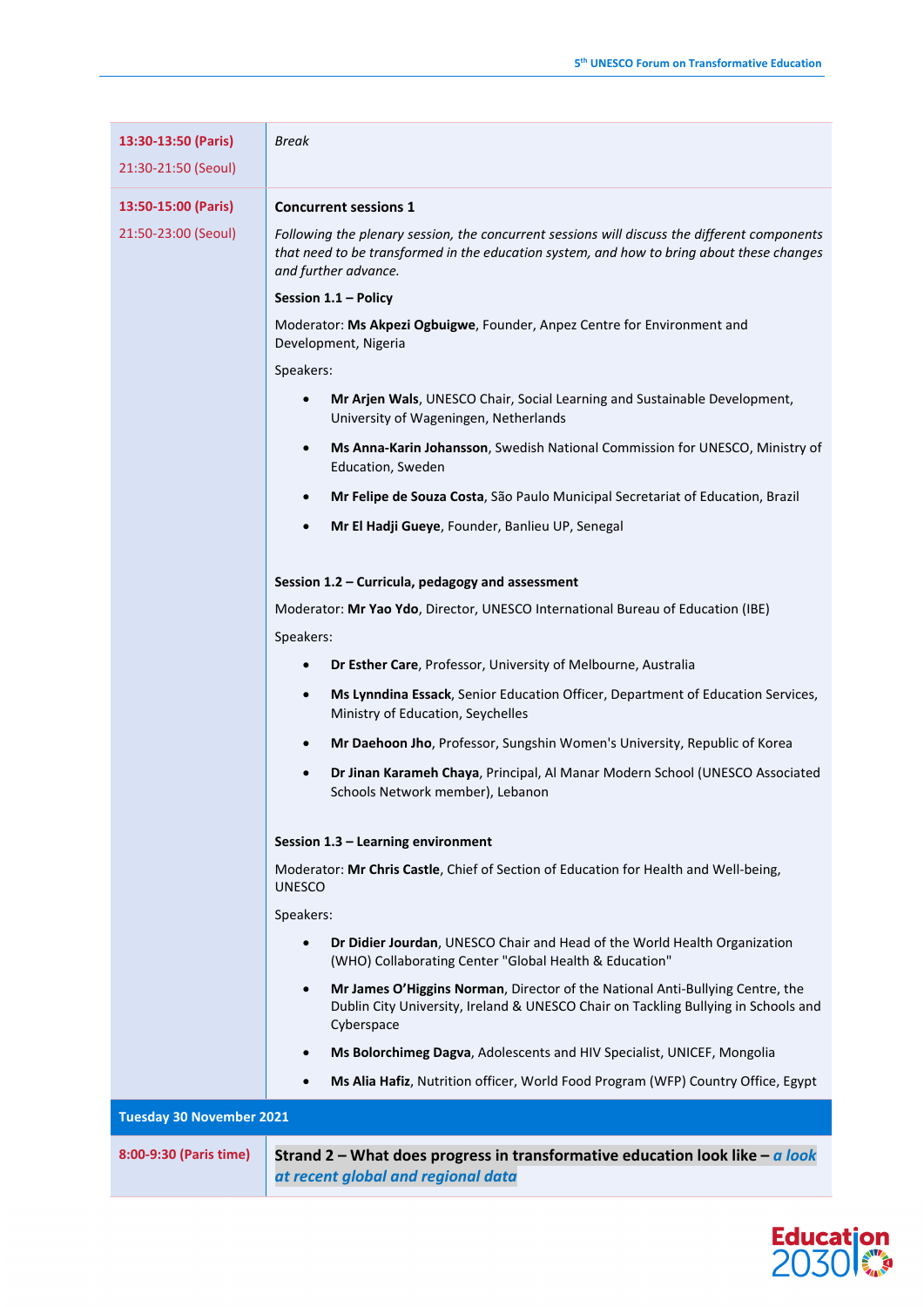| 16:00-17:30 (Seoul)  | <b>Plenary session 2</b>                                                                                                                                                                                                                                                                         |  |  |  |  |
|----------------------|--------------------------------------------------------------------------------------------------------------------------------------------------------------------------------------------------------------------------------------------------------------------------------------------------|--|--|--|--|
| 4:00-5:30 (Santiago) | Building upon Strand 1, this session will examine transformative education through the lens<br>of regional and global comparative data in relation to SDG Target 4.7. The discussion will<br>identify the progress made, and remaining gaps in existing monitoring and assessment<br>frameworks. |  |  |  |  |
|                      | Moderator: Mr Sobhi Tawil, Director, Future of Learning and Innovation, UNESCO                                                                                                                                                                                                                   |  |  |  |  |
|                      | Speakers:                                                                                                                                                                                                                                                                                        |  |  |  |  |
|                      | Ms Miho Taguma, Senior Policy Analyst on OECD Learning Compass 2030 and<br>$\bullet$<br>SDG 4.7                                                                                                                                                                                                  |  |  |  |  |
|                      | Ms Leanne Riley, Unit Head, Surveillance, Monitoring and Reporting, Department<br>$\bullet$<br>of Noncommunicable Diseases (NCDs), World Health Organization                                                                                                                                     |  |  |  |  |
|                      | Ms Valeria Damiani, Associate Professor, La Libera Università Maria SS. Assunta<br>$\bullet$<br>(LUMSA) University, Italy                                                                                                                                                                        |  |  |  |  |
|                      | Mr Carlos Henríquez Calderon, Coordinator of the Latin American Laboratory for<br>$\bullet$<br>Assessment of the Quality Education (LLECE), Regional Bureau for Education in<br>Latin America and the Caribbean (OREALC), UNESCO Santiago Office                                                 |  |  |  |  |
| 9:30-9:45 (Paris)    | <b>Break</b>                                                                                                                                                                                                                                                                                     |  |  |  |  |
| 17:30-17:45 (Seoul)  |                                                                                                                                                                                                                                                                                                  |  |  |  |  |
| 9:45-10:55 (Paris)   | <b>Concurrent sessions 2</b>                                                                                                                                                                                                                                                                     |  |  |  |  |
| 17:45-18:55 (Seoul)  | The concurrent sessions will engage in an in-depth discussion on three selected major gaps<br>in transformative education, identify opportunities and make suggestions on the way<br>forward.                                                                                                    |  |  |  |  |
|                      | Session 2.1 - How to address social and emotional dimensions of learning in assessment?                                                                                                                                                                                                          |  |  |  |  |
|                      | The increasing integration of social and emotional learning (SEL) into curricula has raised<br>questions regarding feedback and assessment. Drawing on research, policy and practice,<br>this session will examine possibilities and gaps in SEL.                                                |  |  |  |  |
|                      | Moderator:                                                                                                                                                                                                                                                                                       |  |  |  |  |
|                      | Ms Cecilia Barbieri, Chief, Section of Education for Global Citizenship & Peace,<br><b>UNESCO</b>                                                                                                                                                                                                |  |  |  |  |
|                      | Speakers:                                                                                                                                                                                                                                                                                        |  |  |  |  |
|                      | Ms Nandini Chatterjee, Senior National Project Officer, UNESCO Mahatma<br>$\bullet$<br>Gandhi Institute of Education for Peace and Sustainable Development (MGIEP)                                                                                                                               |  |  |  |  |
|                      | Ms Valerie Shapiro, Associate Professor, University of California Berkeley, USA<br>$\bullet$                                                                                                                                                                                                     |  |  |  |  |
|                      | Mr Pablo Pincheira, Training Director, Forja Chile, Chile<br>$\bullet$                                                                                                                                                                                                                           |  |  |  |  |
|                      | Session 2.2 - Making adult learning and education visible within lifelong learning:<br>strengthening non-formal education for individual, social and system level<br>transformation                                                                                                              |  |  |  |  |
|                      | This session will present local initiatives that have embedded ESD and GCED into lifelong<br>learning systems through policy/strategy development and project implementation, as well<br>as progress made in building learning cities.                                                           |  |  |  |  |
|                      |                                                                                                                                                                                                                                                                                                  |  |  |  |  |
|                      | Moderator: Mr Jose Roberto Guevara, President, International Council for Adult Education                                                                                                                                                                                                         |  |  |  |  |

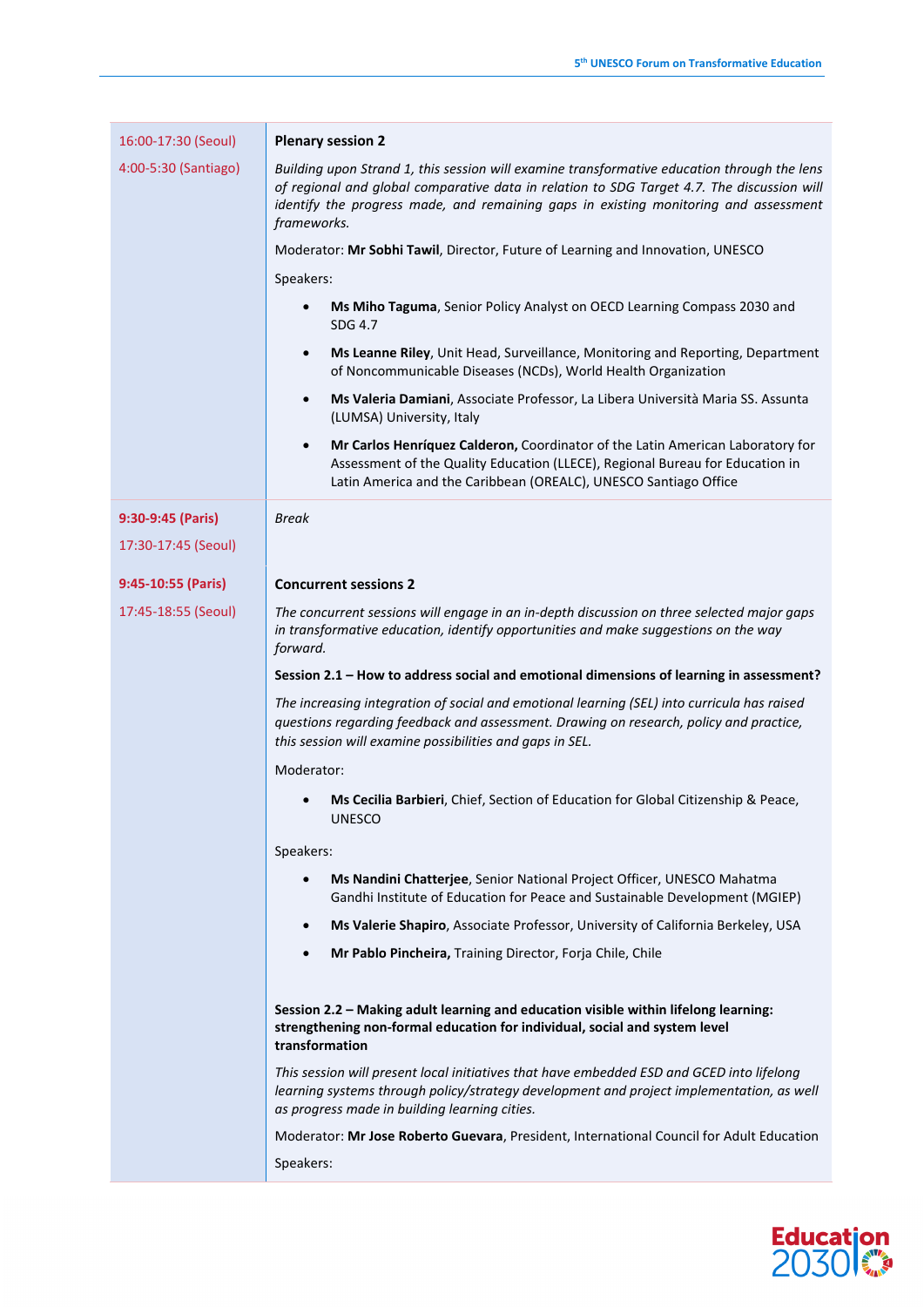|                                            | Mr Nicolas Jonas, Programme Specialist, UNESCO Institute for Lifelong Learning<br>$\bullet$<br>(UIL)                                                                                                                                                                                      |  |  |  |
|--------------------------------------------|-------------------------------------------------------------------------------------------------------------------------------------------------------------------------------------------------------------------------------------------------------------------------------------------|--|--|--|
|                                            | Ms Mo Winnie Wang, Programme Specialist, UNESCO Institute for Lifelong<br>$\bullet$<br>Learning (UIL)                                                                                                                                                                                     |  |  |  |
|                                            | Mr Denis Barrett, Coordinator of Cork Learning City, Ireland<br>$\bullet$                                                                                                                                                                                                                 |  |  |  |
|                                            | Session 2.3 - What do we need to monitor/measure/assess in transformative education -<br>gaps and opportunities?                                                                                                                                                                          |  |  |  |
|                                            | The session will focus on promising practices and remaining gaps in capturing the<br>transformation of individuals, societies and education. The key question to be addressed is<br>how quality teaching and learning can be guided based on the evidence available.                      |  |  |  |
|                                            | Moderator: Dr Marcia McKenzie, Director, MEECE Project and SEPN, and Professor, the<br>University of Melbourne, Australia                                                                                                                                                                 |  |  |  |
|                                            | Speakers:                                                                                                                                                                                                                                                                                 |  |  |  |
|                                            | Mr Doug McCall, Executive Director, International School Health Network<br>$\bullet$                                                                                                                                                                                                      |  |  |  |
|                                            | Mr Antoine Marivin, Project Manager, UNICEF-East Asia and Pacific Regional<br>$\bullet$<br>Office (EAPRO)                                                                                                                                                                                 |  |  |  |
|                                            | Dr Julia Kim, Programme Director, the Gross National Happiness Centre, Bhutan<br>$\bullet$                                                                                                                                                                                                |  |  |  |
| 10:55-11:10 (Paris)                        | <b>Break</b>                                                                                                                                                                                                                                                                              |  |  |  |
|                                            |                                                                                                                                                                                                                                                                                           |  |  |  |
| 18:55-19:10 (Seoul)                        |                                                                                                                                                                                                                                                                                           |  |  |  |
| 11:10-11:55 (Paris)<br>19:10-19:55 (Seoul) | Special Session by the Host Country (Plenary) - Experiences from the<br>Republic of Korea and Beyond: Progress, Challenges and New Visions                                                                                                                                                |  |  |  |
|                                            | The Special Session will discuss the Korean experience on SDG Target 4.7, at the domestic<br>and international level. Good practices, emerging trends and lessons learnt will be shared,<br>suggesting key agendas, challenges, and visions towards 2030 and transformative<br>education. |  |  |  |
|                                            | Moderator: Mr Soon-yong Pak, Professor, Yonsei University, Republic of Korea                                                                                                                                                                                                              |  |  |  |
|                                            | Speakers:                                                                                                                                                                                                                                                                                 |  |  |  |
|                                            | Mr Hwanbo Park, Professor, Chungnam University, Republic of Korea<br>$\bullet$                                                                                                                                                                                                            |  |  |  |
|                                            | Mr Cheol-Jin Yang, Teacher, Songwoo Middle School & Co-Founder/Director,<br>$\bullet$<br>Neuroo, Republic of Korea                                                                                                                                                                        |  |  |  |
|                                            | Showcase Video                                                                                                                                                                                                                                                                            |  |  |  |
|                                            | Discussants:                                                                                                                                                                                                                                                                              |  |  |  |
|                                            | Ms Sun-Kyung Lee, Professor, Cheongju National University of Education,<br>$\bullet$<br>Republic of Korea                                                                                                                                                                                 |  |  |  |
|                                            | Mr Aaron Benavot, Professor, University of Albany, USA<br>$\bullet$                                                                                                                                                                                                                       |  |  |  |
| 11:55-12:10 (Paris)                        | <b>Break</b>                                                                                                                                                                                                                                                                              |  |  |  |
| 19:55-20:10 (Seoul)                        |                                                                                                                                                                                                                                                                                           |  |  |  |

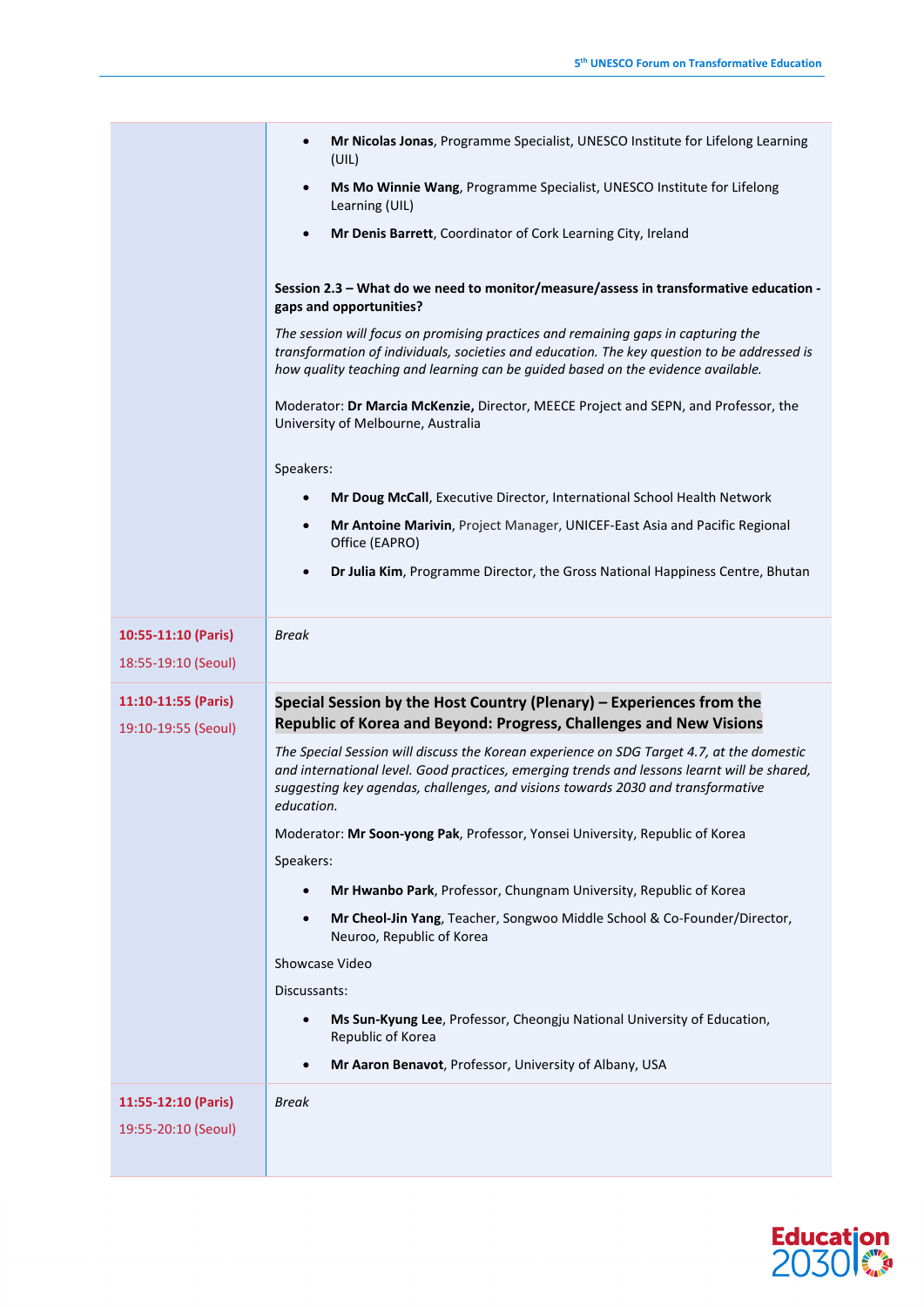| 12:10-13:40 (Paris) | Strand 3– What does progress in transformative education look like $-$ the<br>crucial role of teachers                                                                                                                                              |  |  |  |
|---------------------|-----------------------------------------------------------------------------------------------------------------------------------------------------------------------------------------------------------------------------------------------------|--|--|--|
| 20:10-21:40 (Seoul) |                                                                                                                                                                                                                                                     |  |  |  |
|                     | <b>Plenary session 3</b>                                                                                                                                                                                                                            |  |  |  |
|                     | Based on the findings of two global studies conducted by UNESCO and its partners, this<br>session will discuss what can be done to support teachers to feel more confident in their<br>role and to effectively facilitate transformative education. |  |  |  |
|                     | Moderators:                                                                                                                                                                                                                                         |  |  |  |
|                     | Ms Antonia Wulff, Director of Policy, Advocacy and Research, Education<br>$\bullet$<br>International                                                                                                                                                |  |  |  |
|                     | Mr Christophe Cornu, Senior Project Officer, Section of Education for Health and<br>$\bullet$<br>Well-being, UNESCO                                                                                                                                 |  |  |  |
|                     | Speakers:                                                                                                                                                                                                                                           |  |  |  |
|                     | Mr William Gaudelli, Dean, College of Education & Vice Provost for innovation in<br>$\bullet$<br>education, Lehigh University, USA                                                                                                                  |  |  |  |
|                     | Mr Carmel Cefai, Professor, Department of Psychology, University of Malta, Malta<br>$\bullet$                                                                                                                                                       |  |  |  |
|                     | Panelists:                                                                                                                                                                                                                                          |  |  |  |
|                     | Mr Anil Ramdewor, Ministry of Education, Mauritius<br>$\bullet$                                                                                                                                                                                     |  |  |  |
|                     | Mr Souphap Khounvixay, Advisor, Cabinet Office of the Minister for Education<br>$\bullet$<br>and Sports, Lao People's Democratic Republic                                                                                                           |  |  |  |
|                     | Ms Miri Yemini, Professor, Department of Educational Policy and Administration,<br>$\bullet$<br>the Jaime and Joan Constantiner School of Education, Tel Aviv University, Israel                                                                    |  |  |  |
|                     | Mr Bert Tuga, President, Philippines Normal University, Philippines<br>$\bullet$                                                                                                                                                                    |  |  |  |
|                     | Ms Anh Duong Phuong, Teacher and youth activist for gender equality and girls'<br>$\bullet$<br>rights, Viet Nam                                                                                                                                     |  |  |  |
|                     | Mr Renato Jiménez Cabrera, teacher trainer, the Benemérita Escuela Nacional de<br>$\bullet$<br>Maestros, Mexico                                                                                                                                     |  |  |  |
| 13:40-13:50 (Paris) | Break                                                                                                                                                                                                                                               |  |  |  |
| 21:40-21:50 (Seoul) |                                                                                                                                                                                                                                                     |  |  |  |
| 13:50-15:00 (Paris) | <b>Concurrent sessions 3</b>                                                                                                                                                                                                                        |  |  |  |
| 21:50-23:00 (Seoul) | The session will address key action areas in view of advancing the role and building the<br>capacities of teachers to deliver ESD, GCED and education for health and well-being.                                                                    |  |  |  |
|                     | Session 3.1 - Teacher preparedness                                                                                                                                                                                                                  |  |  |  |
|                     | Moderator: Dr Jim Taylor, Research Associate, University of KwaZulu-Natal, South Africa                                                                                                                                                             |  |  |  |
|                     | Speakers:                                                                                                                                                                                                                                           |  |  |  |
|                     | Dr Dy Samsideth, Deputy Director General for Education, Ministry of Education,<br>$\bullet$<br>Youth and Sport, Cambodia                                                                                                                            |  |  |  |
|                     | Dr Mieke van Ingelghem, Lecturer, UC Leuven Limburg Teacher Education<br>$\bullet$<br>(UNESCO Associated Schools Network member), Belgium                                                                                                           |  |  |  |
|                     | Session 3.2 - Teaching and learning resources and materials                                                                                                                                                                                         |  |  |  |
|                     | Moderator: Ms Yumiko Yokozeki, Director, UNESCO International Institute for Capacity                                                                                                                                                                |  |  |  |

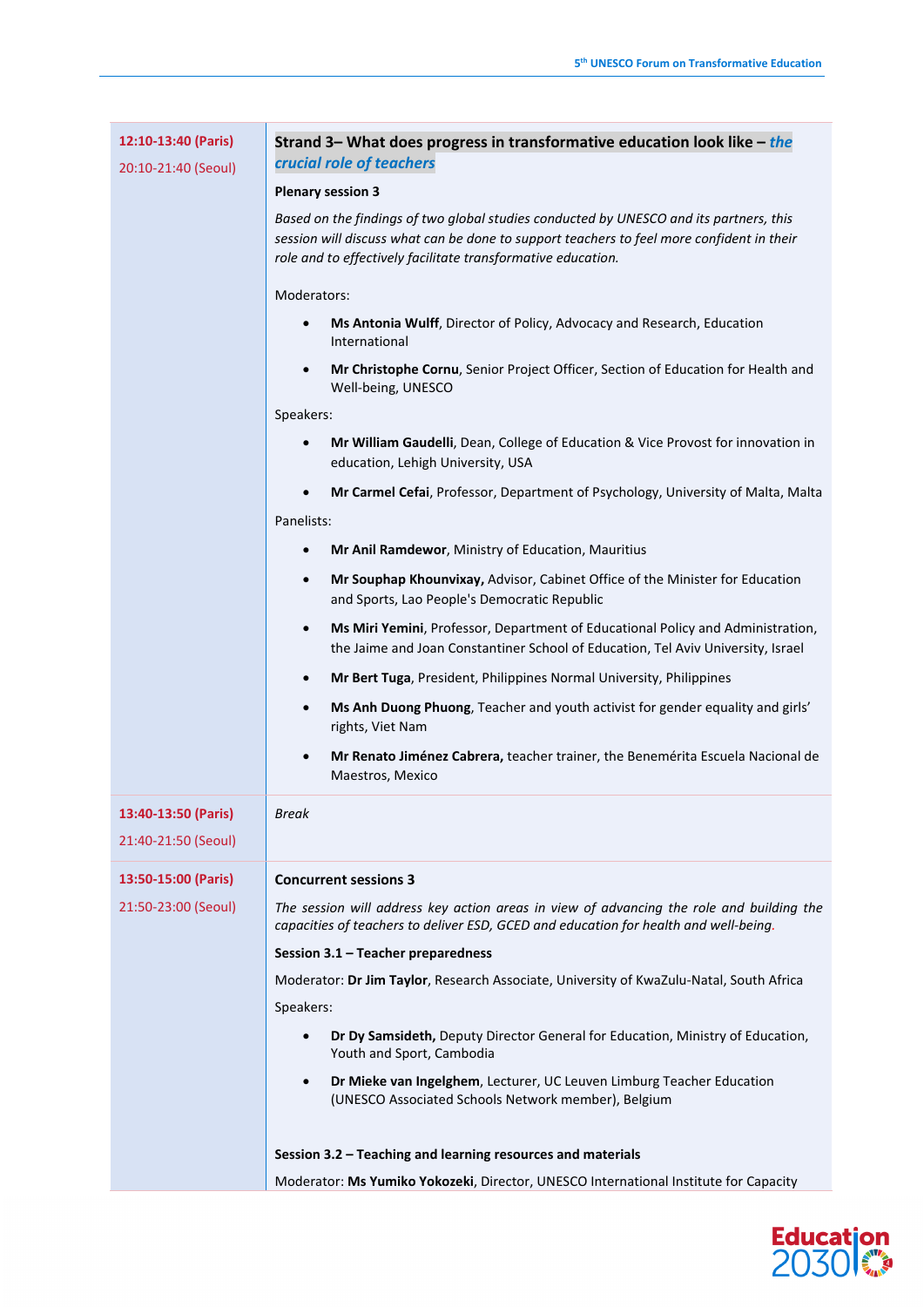|                                  | <b>Building in Africa (IICBA)</b>                                                                                                                                                                       |  |  |  |
|----------------------------------|---------------------------------------------------------------------------------------------------------------------------------------------------------------------------------------------------------|--|--|--|
|                                  | Speakers:                                                                                                                                                                                               |  |  |  |
|                                  | Mr Dennis Sinyolo, Director, Education International's African Regional Office<br>$\bullet$                                                                                                             |  |  |  |
|                                  | Ms Mary Sichangi, Head of Department, Partnerships & Linkages, Centre for<br>$\bullet$<br>Mathematics, Science and Technology Education in Africa (CEMASTEA)                                            |  |  |  |
|                                  | Mr Temechegn Engida, Program Officer, UNESCO International Institute for<br>$\bullet$<br>Capacity Building in Africa (IICBA)                                                                            |  |  |  |
|                                  | Session 3.3 - School and community support                                                                                                                                                              |  |  |  |
|                                  | Moderator: Mr Carlos Vargas, Chief of Section of Teacher Development, UNESCO                                                                                                                            |  |  |  |
|                                  | Speakers:                                                                                                                                                                                               |  |  |  |
|                                  | Mr Carlos Enrique Rodoriguez Rivas, Head, National Teacher Training Institute,<br>$\bullet$<br>Ministry of Education, El Salvador                                                                       |  |  |  |
|                                  | Dr James Williams, Professor, School of Education and Human Development at<br>$\bullet$<br>George Washington University, USA                                                                            |  |  |  |
|                                  | Mr Kiichi Oyasu, Director, Education Cooperation Department of Asia-Pacific<br>$\bullet$<br>Cultural Centre for UNESCO (ACCU), Japan                                                                    |  |  |  |
| <b>Wednesday 1 December 2021</b> |                                                                                                                                                                                                         |  |  |  |
| 8:00-9:30 (Paris)                | Strand 4 - What does progress in transformative education look like -                                                                                                                                   |  |  |  |
| 16:00-17:30 (Seoul)              | conclusions and next steps                                                                                                                                                                              |  |  |  |
| 4:00-5:30 (Santiago)             | <b>Plenary session 4</b>                                                                                                                                                                                |  |  |  |
|                                  | The Strand will assess how to best capture progress including possible benchmarks and<br>success indicators in addressing different aspects of transformative education and discuss<br>the way forward. |  |  |  |
|                                  | Moderator: Ms Vibeke Jensen, Director, Division of Peace and Sustainable Development,<br><b>UNESCO</b>                                                                                                  |  |  |  |
|                                  | Presentation of the key ideas for recommendation:                                                                                                                                                       |  |  |  |
|                                  | Mr Alexander Leicht, Chief of Section of Education for Sustainable Development,<br><b>UNESCO</b>                                                                                                        |  |  |  |
|                                  | Discussants:                                                                                                                                                                                            |  |  |  |
|                                  | Mr Nilantha Gunasekara, Deputy Director, School Health and Nutrition Branch,<br>$\bullet$<br>Ministry of Education of Sri Lanka                                                                         |  |  |  |
|                                  | Ms Chandrika Bahadur, Director, SDG Academy<br>$\bullet$                                                                                                                                                |  |  |  |
|                                  | Ms Katarina Popovic, Professor, Department of Andragogy, University of<br>$\bullet$<br>Belgrade, Serbia & Secretary General, the International Council for Adult<br>Education (ICAE)                    |  |  |  |
|                                  | Mr Hyun Mook Lim, Director, APCEIU, Republic of Korea<br>$\bullet$                                                                                                                                      |  |  |  |
|                                  | Mr Aaron Benavot, Professor, University of Albany, USA                                                                                                                                                  |  |  |  |
| 9:30-9:50 (Paris)                |                                                                                                                                                                                                         |  |  |  |
|                                  | <b>Break</b>                                                                                                                                                                                            |  |  |  |
| 17:30-17:50 (Seoul)              |                                                                                                                                                                                                         |  |  |  |

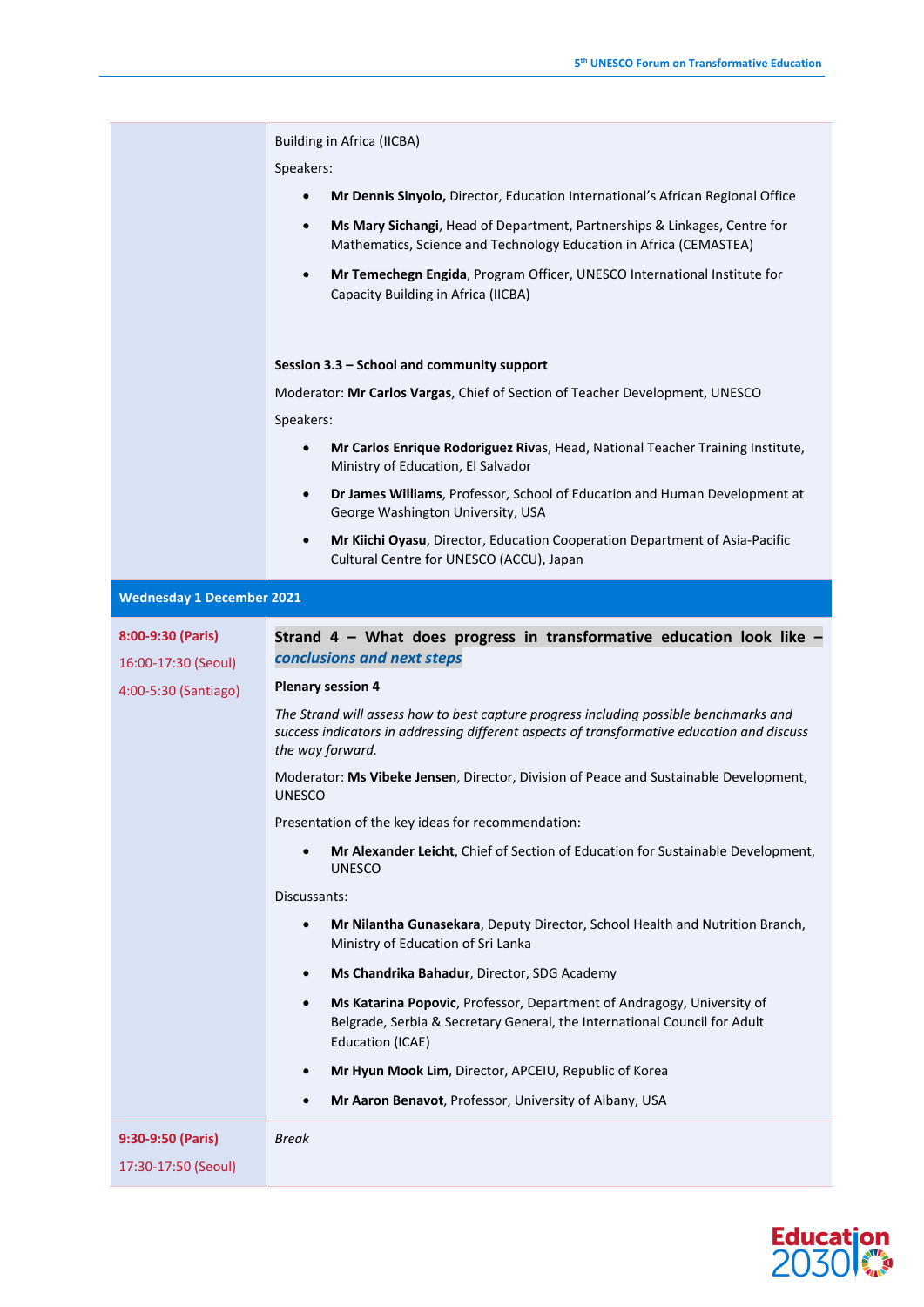|  |  |  |  | 9:50-11:00 (Paris) |  |
|--|--|--|--|--------------------|--|
|--|--|--|--|--------------------|--|

17:50-19:00 (Seoul)

## **Concurrent sessions 4**

*In the concurrent sessions, concrete policy recommendations on advancing transformative education and creating enabling conditions will be formulated by policymakers, practitioners and monitoring experts.*

## **Session 4.1 – Policy makers**

Moderator: **Mr Sam Loni**, Programme Director, UN Sustainable Development Solutions Network, USA

Speakers:

- **Ms Catherine Matara**, Assistant Director of Education, Ministry of Education, Kenya
- **Ms Sandra Allison Soria Mendoza**, Head of the Environmental Education Unit and Environmental Education Specialist, Ministry of Education of Peru
- **Youth representative** (TBC)

#### **Session 4.2 – Practitioners**

Moderator: **Ms Monica Froehler**, CEO, Ban Ki-moon Centre for Global Citizens

Speakers:

- **Mr Umair Mushtaq**, Project Manager, The Little Art, Pakistan
- **Ms Elena Diryugina**, Head of methodology and evaluation department, Investment to the Future, Russian Federation
- **Ms Libby Giles,** Head of Global Citizenship, St Cuthbert's College, Director, New Zealand Centre for Global Studies, New Zealand

#### **Session 4.3 – Monitoring experts on measurement frameworks, M&E, and data**

Moderator: **Mr Ralph Carsten**s, Senior Research Advisor, International Association for the Evaluation of Educational Achievement (IEA)

Speakers:

- **Ms Mónika Réti**, Representative of Hungary, UNECE working group on monitoring of the ESD strategy
- **Mr Le Anh Vinh**, Deputy Director General, Viet Nam Institute of Educational Sciences (VNIES)
- **Mr Hilaire Hounkpodoté**, Coordinator of the Programme for the Analysis of Education Systems (PASEC), CONFEMEN
- **Mr Guy-Roger Kaba**, Coordinator of the Observatory on the Quality of Education, **CONFEMEN**

**11:00-11:20 (Paris)** 19:00-19:20 (Seoul) *Break* **11:20-12:00 (Paris)** 19:20-20:00 (Seoul) **Special concurrent sessions** The special concurrent sessions will showcase 6 innovative research projects focusing on target 4.7. Participants will be able to choose between 3 concurrent sessions and discover in depth two projects:

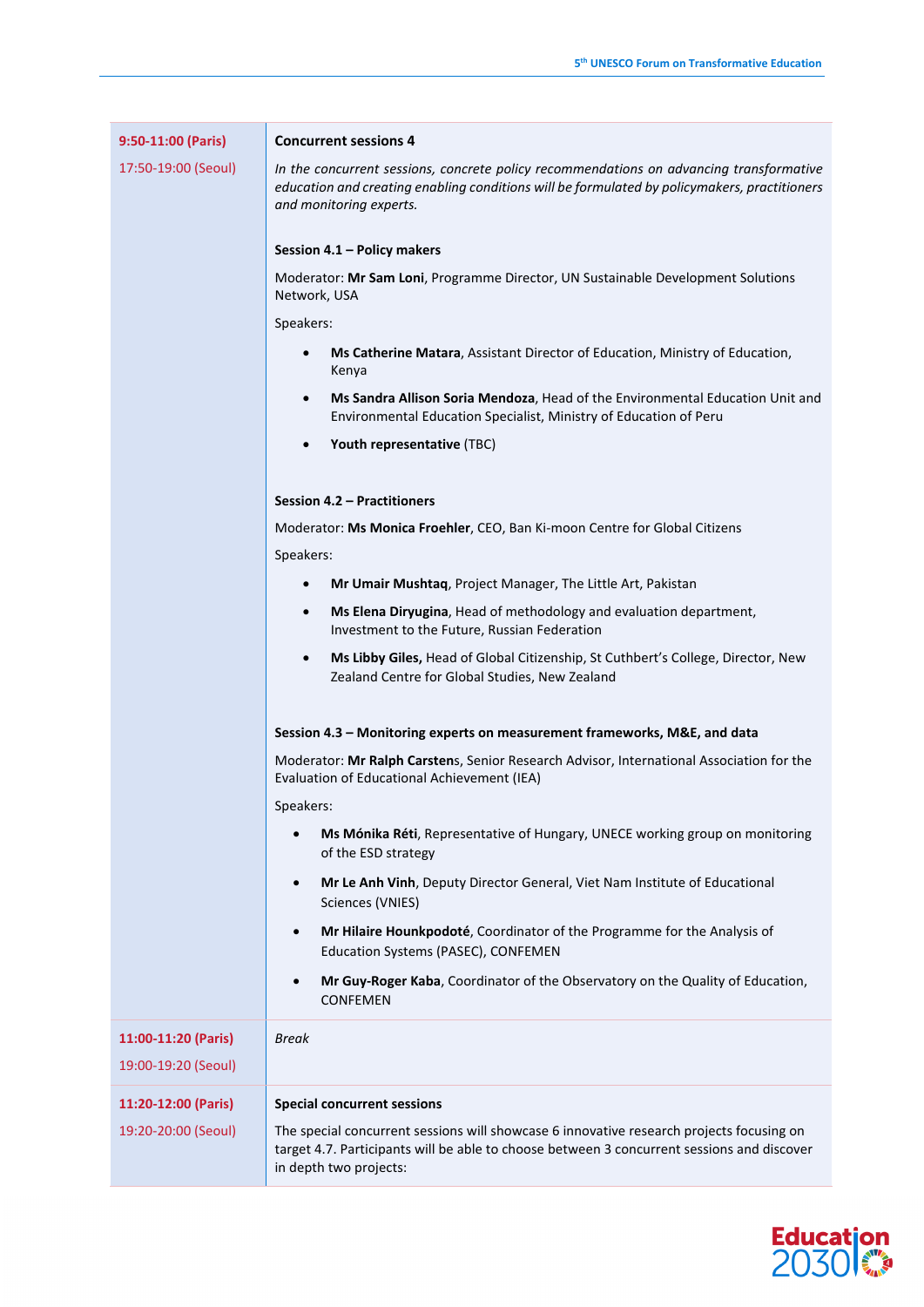|                                            | <b>Special Concurrent Session 1</b>                                                                                                                                                                             |  |  |  |
|--------------------------------------------|-----------------------------------------------------------------------------------------------------------------------------------------------------------------------------------------------------------------|--|--|--|
|                                            | Sulitest - Raising & Mapping Awareness of the Global Goals<br>Mr Aurelien Decamps, Co-founder, Sulitest                                                                                                         |  |  |  |
|                                            | The Danish Institute for Human Rights / SDG Target 4.7<br>Ms Kristina Helland Strandby, Senior Advisor, The Danish Institute for Human<br>$\bullet$<br>Rights, Sweden                                           |  |  |  |
|                                            | <b>Special Concurrent Session 2</b>                                                                                                                                                                             |  |  |  |
|                                            | Mapping GCED network in North America and Europe<br>Mr Massimiliano Tarozzi, Professor, University of Bologna, Italy                                                                                            |  |  |  |
|                                            | Monitoring and Evaluating Climate Communication and Education (MECCE) Project<br>Dr Marcia McKenzie, Director, MECCE Project and SEPN, and Professor, the<br>University of Melbourne, Australia                 |  |  |  |
|                                            | <b>Special Concurrent Session 3</b>                                                                                                                                                                             |  |  |  |
|                                            | Reorienting education and training systems to improve the lives of indigenous youth<br>Mr Charles Hopkins, Chairholder, UNESCO Chair in Reorientating Education<br>٠<br>towards Sustainability, York University |  |  |  |
|                                            | Ms Katrin Kohl, Executive Chair Coordinator, UNESCO Chair in Reorientating<br>$\bullet$<br>Education towards Sustainability, York University                                                                    |  |  |  |
|                                            | Ms Pigga Keskitalo, University Researcher, University of Lapland, Finland<br>$\bullet$                                                                                                                          |  |  |  |
|                                            | Ms Sheila Santharamohana, Designer of Curriculum and Instructional Design,<br>٠<br>LeadEd Services, Malaysia                                                                                                    |  |  |  |
|                                            | Mapping Education for Sustainability in the Nordic countries<br>Mr Robert J. Didham, UNESCO Chair on Education for Sustainable Lifestyles,<br>$\bullet$<br>Inland Norway University of Applied Sciences, Norway |  |  |  |
| 12:00-12:15 (Paris)<br>20:00-20:15 (Seoul) | <b>Break</b>                                                                                                                                                                                                    |  |  |  |
| 12:15-12:50 (Paris)                        | Closing                                                                                                                                                                                                         |  |  |  |
| 20:15-20:50 (Seoul)                        | <b>Celebration (Korean cultural performance)</b>                                                                                                                                                                |  |  |  |
|                                            | <b>Concluding remarks</b>                                                                                                                                                                                       |  |  |  |
|                                            | Ms Anna Susarenco, Youth Leader, Moldova                                                                                                                                                                        |  |  |  |
|                                            | Mr Shigeru Aoyagi, Director, UNESCO Asia-Pacific Regional Bureau for Education                                                                                                                                  |  |  |  |
|                                            | Mr Hyun Mook Lim, Director, APCEIU<br>Moderators:                                                                                                                                                               |  |  |  |
|                                            | Ms Jun Morohashi, Programme Specialist, Section of Education for Sustainable                                                                                                                                    |  |  |  |
|                                            | Development, UNESCO                                                                                                                                                                                             |  |  |  |